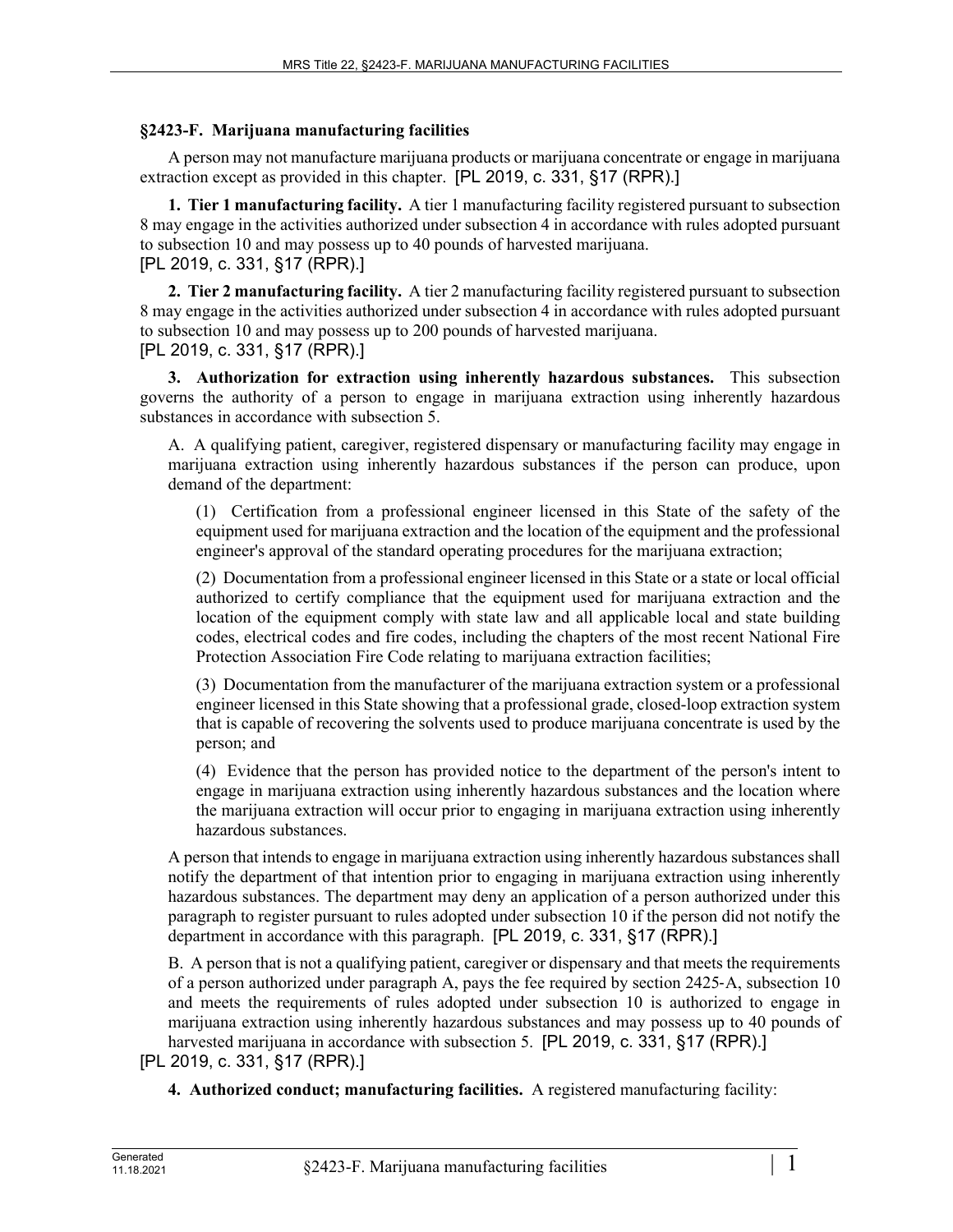A. May manufacture marijuana products and marijuana concentrate for medical use using any method that does not involve an inherently hazardous substance, except that a registered manufacturing facility may manufacture marijuana concentrate using inherently hazardous substances if authorized under subsection 3; [PL 2019, c. 331, §17 (RPR).]

B. May obtain harvested marijuana from a qualifying patient, a caregiver or a registered dispensary and may transfer marijuana products and marijuana concentrate to the person that provided the harvested marijuana used to manufacture the marijuana product or marijuana concentrate; [PL 2019, c. 331, §17 (RPR).]

C. May transfer samples to a marijuana testing facility for testing; [PL 2019, c. 331, §17 (RPR).]

D. May conduct testing of marijuana products or marijuana concentrate manufactured by the facility for research and development purposes; [PL 2019, c. 331, §17 (RPR).]

E. May receive reasonable compensation for manufacturing marijuana products or marijuana concentrate; [PL 2019, c. 331, §17 (RPR).]

F. Shall dispose of harvested marijuana used in the manufacturing process in a manner that prevents its diversion to persons not authorized to possess harvested marijuana possessed by the facility and in accordance with rules adopted by the department; and [PL 2019, c. 331, §17 (RPR).]

G. May hire any number of assistants who are 21 years of age or older to assist in performing the duties of the manufacturing facility. [PL 2021, c. 367, §8 (AMD).] [PL 2021, c. 367, §8 (AMD).]

**5. Authorized conduct; extraction using inherently hazardous substances.** A person that is authorized to engage in marijuana extraction using inherently hazardous substances pursuant to subsection 3:

A. May engage in marijuana extraction to produce marijuana concentrate for medical use; [PL 2019, c. 331, §17 (RPR).]

B. May obtain harvested marijuana from a qualifying patient, a caregiver or a dispensary and may transfer marijuana concentrate to the person that provided the harvested marijuana used to produce the marijuana concentrate; [PL 2019, c. 331, §17 (RPR).]

C. May transfer samples to a marijuana testing facility for testing; [PL 2019, c. 331, §17 (RPR).]

D. May conduct testing of marijuana concentrate produced by the person for research and development purposes; [PL 2019, c. 331, §17 (RPR).]

E. May receive reasonable compensation for producing marijuana concentrate; [PL 2019, c. 331, §17 (RPR).]

F. Shall dispose of harvested marijuana used in the extraction process in a manner that prevents its diversion to persons not authorized to possess harvested marijuana possessed by the person and in accordance with rules adopted by the department; and [PL 2019, c. 331, §17 (RPR).]

G. May hire any number of assistants who are 21 years of age or older to assist in performing the activities authorized under this subsection, except that a qualifying patient authorized under subsection 3 may not hire an assistant. [PL 2021, c. 367, §9 (AMD).]

Notwithstanding the authorizations established in this subsection, a person that is authorized to engage in marijuana extraction using inherently hazardous substances pursuant to subsection 3 shall comply with any rules adopted pursuant to subsection 10.

[PL 2021, c. 367, §9 (AMD).]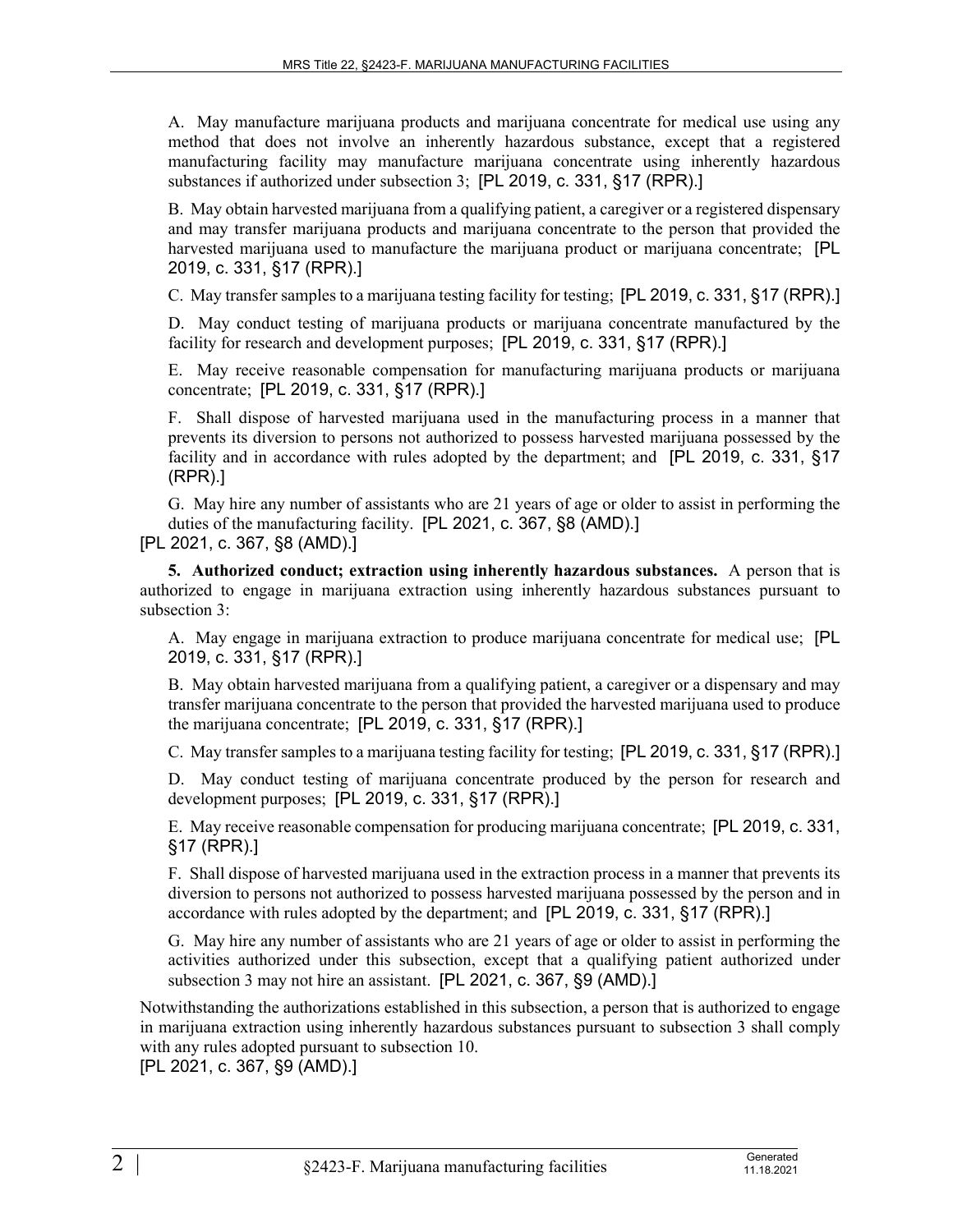**6. Retail sale prohibited.** A registered manufacturing facility or a person authorized to engage in marijuana extraction using inherently hazardous substances under subsection 3 may not engage in retail sales of marijuana products or marijuana concentrate unless the person is authorized to engage in retail sales under this chapter.

[PL 2019, c. 331, §17 (RPR).]

**7. Food establishment license required to manufacture food products.** A registered manufacturing facility or a person authorized to produce marijuana concentrate using inherently hazardous substances may not manufacture edible marijuana products or marijuana tinctures unless licensed pursuant to section 2167.

[PL 2019, c. 331, §17 (RPR).]

**8. Registration requirements.** This subsection governs registration requirements of a manufacturing facility or a person authorized to engage in marijuana extraction using inherently hazardous substances under subsection 3 and the officer or director or assistant of the facility or person.

A. In accordance with rules adopted under subsection 10, the department shall register and issue a registration certificate with a registry identification number to a manufacturing facility or a person authorized to engage in marijuana extraction within 30 days to the facility or person if the facility or person provides:

(1) The annual fee required pursuant to section 2425‑A, subsection 10;

(2) The legal name of the facility or person and, if incorporated, evidence of incorporation and evidence that the corporation is in good standing with the Secretary of State;

(3) The physical address of the facility or person or the physical address where an applicant who is an individual will engage in the activities authorized under this section. If the facility or person changes its physical location, or if a person registered under this subsection changes the location at which the person engages in activities authorized under this section, the facility or person shall notify the department of the new location; and

(4) The name, address and date of birth of each officer or director of the facility or person. [PL 2019, c. 331, §17 (RPR).]

B. In accordance with rules adopted under subsection 10, the department shall issue registry identification cards to the officer or director or assistant of a registered manufacturing facility or person authorized to engage in marijuana extraction using inherently hazardous substances within 5 business days of approving an application or renewal under this subsection. A registry identification card is required to be issued to an officer or director or assistant of a registered manufacturing facility or person authorized to engage in marijuana extraction using inherently hazardous substances. A registry identification card expires one year after the date of issuance. A registry identification card issued under this paragraph must contain:

- (1) The name of the cardholder;
- (2) The date of issuance and expiration date of the registry identification card; and
- (3) A random identification number that is unique to the cardholder.

The department may not issue a registry identification card to an officer or director or assistant of a registered manufacturing facility or person authorized to engage in marijuana extraction using inherently hazardous substances who has been convicted of a disqualifying drug offense. The department shall conduct a criminal history record check of each person, officer or director or assistant subject to this subsection on an annual basis.

If the department determines not to issue a registry identification card for a person, officer or director or assistant, the department shall notify the registered manufacturing facility or person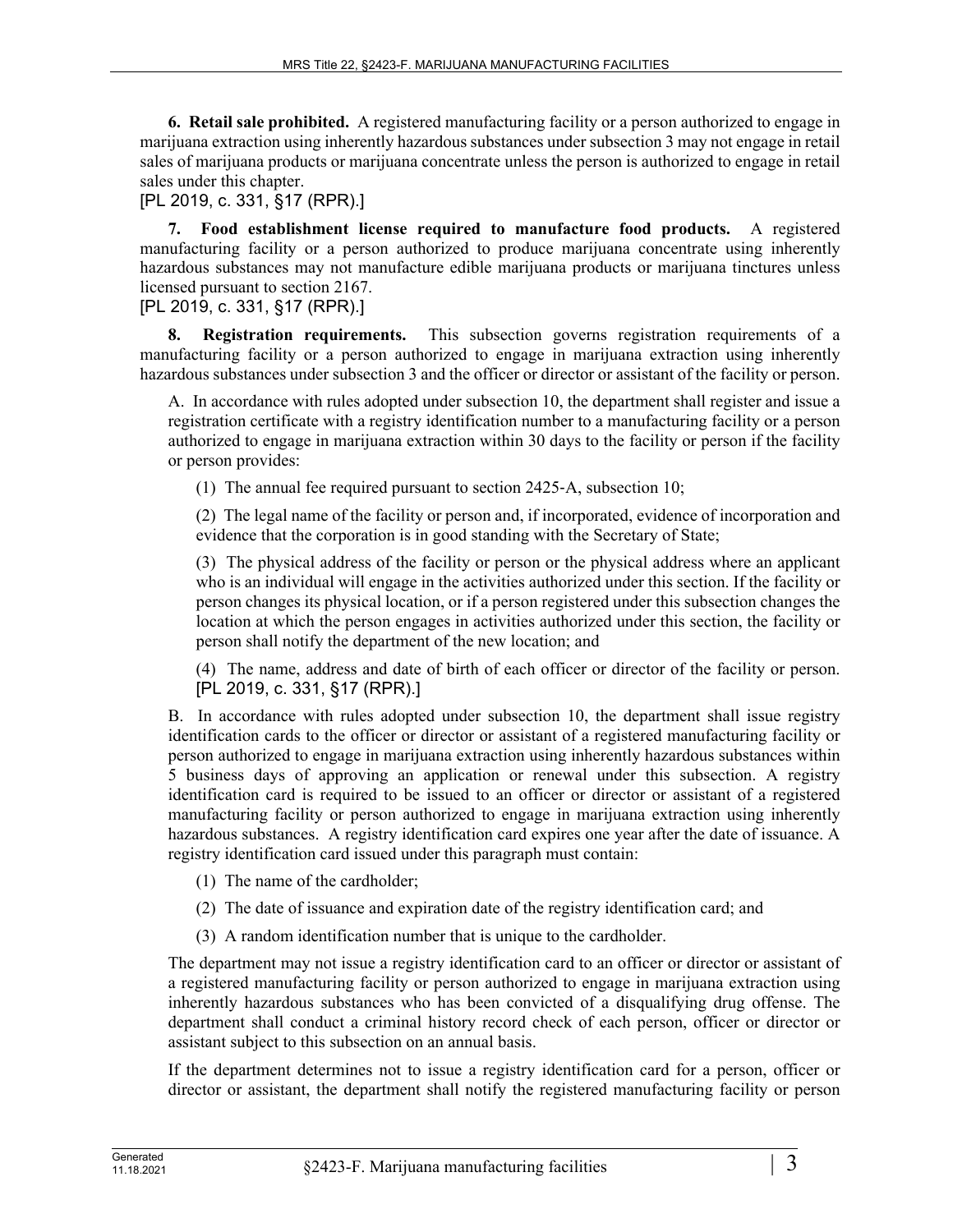authorized to engage in marijuana extraction using inherently hazardous substances in writing of the reason for denying the registry identification card. [PL 2019, c. 331, §17 (RPR).] [PL 2019, c. 331, §17 (RPR).]

**9. Packaging and labeling requirements.** A manufacturing facility shall package and label its marijuana products and marijuana concentrate prior to transfer from the manufacturing facility in a form intended for use or consumption by a qualifying patient in tamper-evident packaging and with a label that includes the following information:

A. The registry identification number of the manufacturing facility; [PL 2019, c. 331, §17 (RPR).]

B. Information that allows the provider of the marijuana to the manufacturing facility to confirm that the marijuana provided was used to manufacture the marijuana product or marijuana concentrate transferred back to that provider; [PL 2019, c. 331, §17 (RPR).]

C. Ingredients other than material derived from marijuana plants contained in the marijuana product or marijuana concentrate; and [PL 2019, c. 331, §17 (RPR).]

D. Any chemicals, solvents or other substances used to manufacture the marijuana product or marijuana concentrate. [PL 2019, c. 331, §17 (RPR).] [PL 2019, c. 331, §17 (RPR).]

**10. Rulemaking.** The department shall adopt routine technical rules as defined in Title 5, chapter 375, subchapter 2‑A, except that, beginning July 1, 2021, rules adopted pursuant to this subsection are major substantive rules as defined in Title 5, chapter 375, subchapter 2‑A, governing manufacturing facilities, including but not limited to:

A. Requirements for the registration of a manufacturing facility and an officer or director or assistant of a registered manufacturing facility; [PL 2019, c. 331, §17 (RPR).]

B. Requirements for engaging in marijuana extraction using inherently hazardous substances; [PL 2019, c. 331, §17 (RPR).]

C. Manufacturing facility officer or director qualification requirements; [PL 2019, c. 331, §17 (RPR).]

D. Required security for manufacturing facilities; [PL 2019, c. 331, §17 (RPR).]

E. Requirements of a disposal plan for harvested marijuana used in the manufacturing process; and [PL 2019, c. 331, §17 (RPR).]

F. Minimum record-keeping requirements. [PL 2021, c. 367, §10 (AMD).]

G. [PL 2019, c. 331, §17 (RP).]

The failure of the department to adopt rules under this subsection does not prevent a person authorized pursuant to subsection 3, paragraph A from engaging in conduct authorized under this section. [PL 2021, c. 367, §10 (AMD); PL 2021, c. 387, §5 (AMD).]

**11. Multiple authorizations.** A manufacturing facility or person registered pursuant to subsection 8 may also be a qualifying patient, a caregiver or a registered dispensary. A manufacturing facility or person authorized to possess marijuana under this chapter may possess the amount allowed for that manufacturing facility or person in addition to the possession amount allowed under this section if the manufacturing facility or person is registered pursuant to this section. The marijuana possessed must be distinguishable with respect to the purposes for which it is authorized to be possessed. [PL 2019, c. 331, §17 (RPR).]